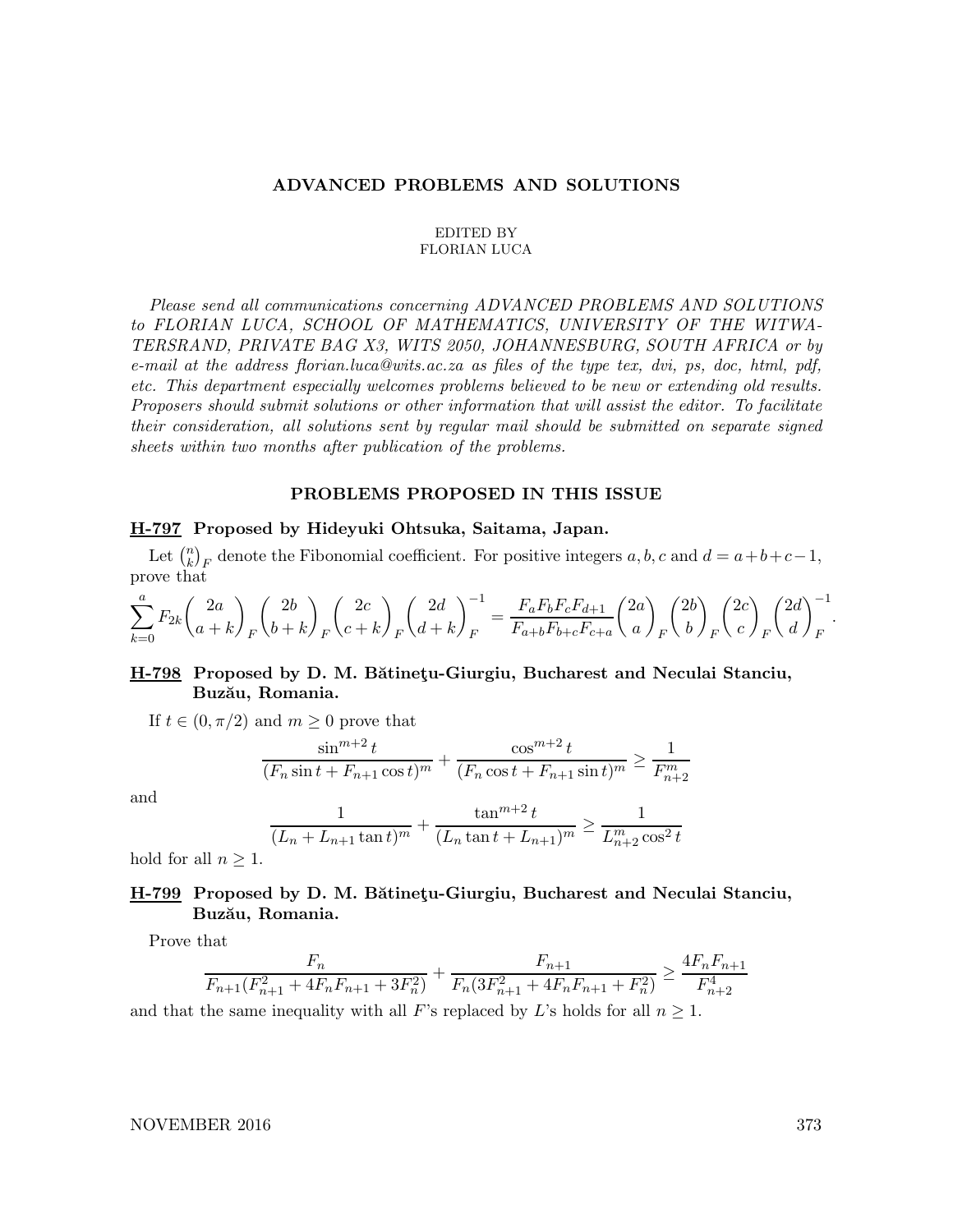## H-800 Proposed by Mehtaab Sawhney, Commack, NY.

Let

$$
S_k = \sum_{\substack{n_1 + 2n_2 + \dots + kn_k = k \\ n_1, n_2, \dots, n_k \in \mathbb{Z}_{\geq 0}}} (-1)^{n_1 + n_2 + \dots + n_k} {n_1 + n_2 + \dots + n_k \choose n_1, n_2, \dots, n_k} \prod_{j=1}^k (j+1)^{n_j}.
$$

Compute  $S_1$ ,  $S_2$  and show that  $S_k = 0$  for all  $k \geq 3$ .

#### SOLUTIONS

### Hölder's Inequality in Disguise

H-763 Proposed by D. M. Bătinetu-Giurgiu, Bucharest and Neculai Stanciu, Buzău, Romania.

(Vol. 52, No. 4, November 2014)

Prove that:

(i) 
$$
\sum_{k=1}^{n} \frac{F_k^4}{k^2} \ge \frac{6F_n^2 F_{n+1}^2}{n(n+2)(2n+1)};
$$
  
\n(ii) 
$$
\sum_{k=1}^{n} \frac{F_k^6}{k^2} \ge \frac{4F_n^3 F_{n+1}^3}{n^2(n+1)^2};
$$
  
\n(iii) 
$$
\sum_{k=1}^{n} \frac{F_k^6}{k^4} \ge \frac{36F_n^3 F_{n+1}^3}{n^2(n+1)^2(2n+1)^2};
$$
  
\n(iv) 
$$
\sum_{k=1}^{n} \frac{F_k^8}{k^3} \ge \frac{4F_n^4 F_{n+1}^4}{n^2(n+1)^2};
$$
  
\n(v) 
$$
\sum_{k=1}^{n} \frac{F_k^4}{k^3} \ge \frac{4F_n^2 F_{n+1}^2}{n^2(n+1)^2};
$$
  
\n(vi) 
$$
\sum_{k=1}^{n} \frac{F_k^6}{k^6} \ge \frac{16F_n^3 F_{n+1}^3}{n^4(n+1)^4}.
$$

#### Solution by Hideyuki Ohtsuka.

The inequality (iv) is not correct. We prove  $(i)$ ,  $(ii)$ ,  $(iii)$ ,  $(v)$  and  $(vi)$ . We use Hölder's inequality

$$
\left(\sum_{k=1}^{n} a_k^p\right)^{1/p} \left(\sum_{k=1}^{n} b_k^q\right)^{1/q} \ge \sum_{k=1}^{n} a_k b_k,
$$
\n(1)

where  $a_k > 0, b_k > 0$  for all  $k = 1, ..., n$ , and  $p > 0$ ,  $q > 0$  with  $1/p + 1/q = 1$ . Let  $x_k > 0$ and  $y_k > 0$  for  $k = 1, ..., n$ . Letting  $a_k = x_k / y_k^{1/q}$  and  $b_k = y_k^{1/q}$  $\int_k^{1/q}$  in (1), we get

$$
\left(\sum_{k=1}^n \frac{x_k^p}{y_k^{p/q}}\right)^{1/p} \left(\sum_{k=1}^n y_k\right)^{1/q} \ge \sum_{k=1}^n x_k.
$$

Raising the above inequality to power  $p$  we get

$$
\left(\sum_{k=1}^n \frac{x_k^p}{y_k^{p/q}}\right) \left(\sum_{k=1}^n y_k\right)^{p/q} \ge \left(\sum_{k=1}^n x_k\right)^p.
$$

374 VOLUME 54, NUMBER 4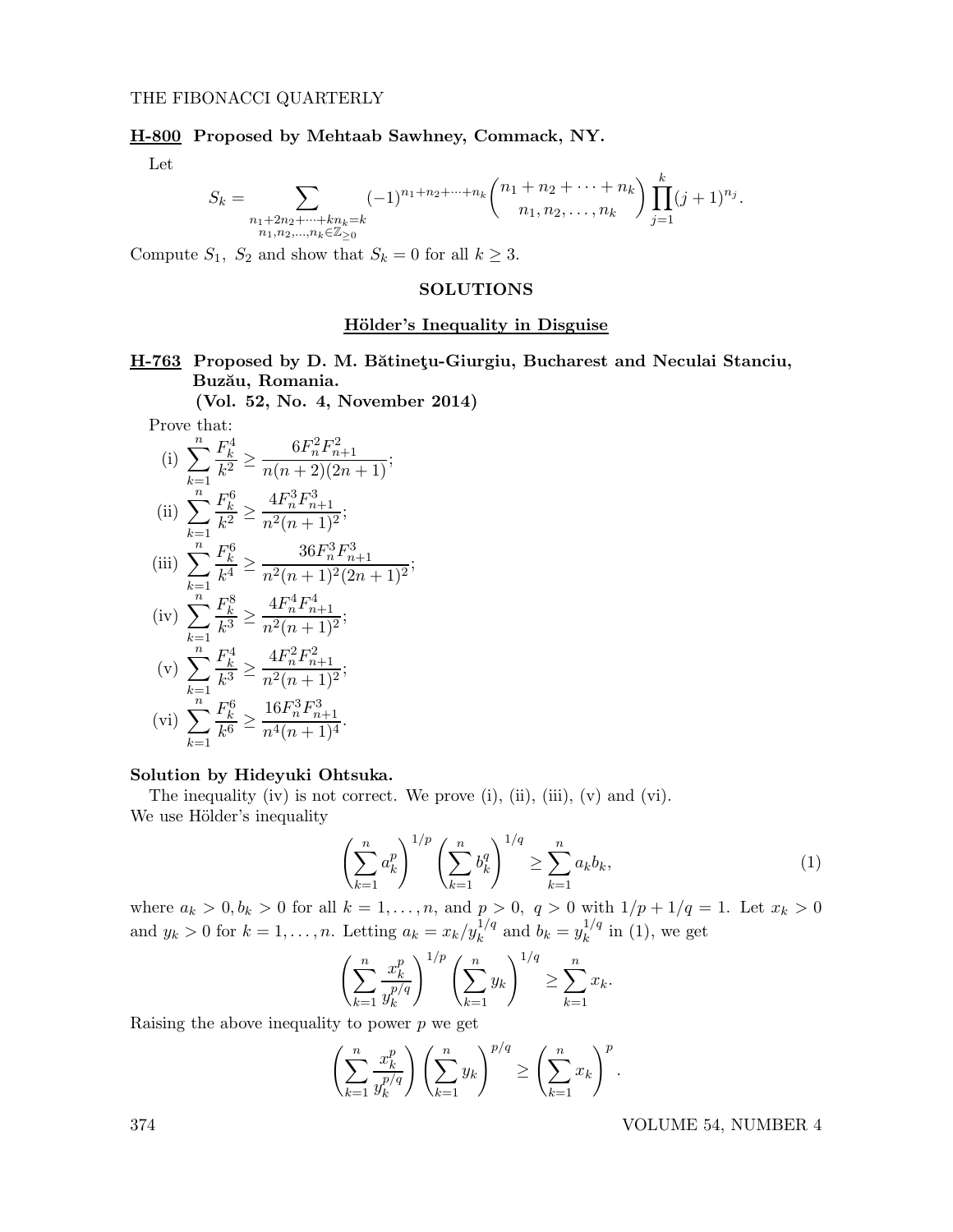Since  $p/q = p - 1$ , we obtain

$$
\sum_{k=1}^{n} \frac{x_k^p}{y_k^{p-1}} \ge \frac{\left(\sum_{k=1}^{n} x_k\right)^p}{\left(\sum_{k=1}^{n} y_k\right)^{p-1}}.\tag{2}
$$

Note that  $\sum_{k=1}^{n} F_{k}^{2} = F_{n}F_{n+1}$ . If  $x_k = F_k^2$ ,  $y_k = k^2$  and  $p = 2$ , by (2) we get (i) since

$$
\sum_{k=1}^{n} \frac{F_k^4}{k^2} \ge \frac{6F_n^2 F_{n+1}^2}{n(n+1)(2n+1)} > \frac{6F_n^2 F_{n+1}^2}{n(n+2)(2n+1)}.
$$

If  $x_k = F_k^2$ ,  $y_k = k$  and  $p = 3$ , by (2), we obtain (ii). If  $x_k = F_k^2$ ,  $y_k = k^2$  and  $p = 3$ , by (2), we obtain (iii). If  $x_k = F_k^2$ ,  $y_k = k^3$  and  $p = 2$ , by (2), we obtain (v). If  $x_k = F_k^2$ ,  $y_k = k^4$ , by (2), we obtain (iv).

Editor's comment: In a correspondence of January 12, 2015, Kenneth B. Davenport points out that parts (v) and (vi) are immediate consequences of the published solution to B1130 in volume 52, page 183.

Also solved by Kenneth B. Davenport, Dmitry Fleischman, G. C. Greubel, Zbigniew Jakubczyk, Nicuşor Zlota, and the proposers.

## Summation Formulas for Fibonomials and Their Squares with Fibonacci Coefficients

## H-764 Proposed by Hideyuki Ohtsuka, Saitama, Japan. (Vol. 52, No. 4, November 2014)

Let 
$$
\binom{n}{k}_F
$$
 denote the Fibonacci coefficient. For  $n \ge 1$ , prove that  
\n(i)  $\sum_{k=0}^n F_{2(n-k)} \binom{2n}{k}_F = \frac{F_n F_{n+1}}{F_{2n-1}} \binom{2n}{n}_F$ ;  
\n(ii)  $\sum_{k=0}^n F_{2(n-k)} \binom{2n}{k}_F^2 = \frac{F_n}{L_n} \binom{2n}{n}_F^2$ .

Solution by the proposer.

Let s be an even integer. First, we prove the following identities.

- (1)  $F_{s-1}F_{s-2n-2} + F_nF_{n+1} = F_{s-n-1}F_{s-n-2};$ (2)  $F_s F_{s-2n-2} + F_{n+1}^2 = F_{s-n-1}^2$ .
- 

We use the identity

$$
F_{r+p}F_{r+q} - F_r F_{r+p+q} = (-1)^r F_p F_q \quad \text{(see [1](20a))}.
$$
 (3)

(1) Letting  $r = s - 1$ ,  $p = -n$ , and  $q = -n - 1$  in (3), we have

$$
F_{s-n-1}F_{s-n-2} - F_{s-1}F_{s-2n-2} = (-1)^{s-1}F_{-n}F_{-n-1}.
$$

Therefore, we get the desired identity.

(2) Letting  $r = s$  and  $p = q = -n - 1$  in (3), we have

$$
F_{s-n-1}^2 - F_s F_{s-2n-2} = (-1)^s F_{-n-1}^2.
$$

Therefore, we get the desired identity.

NOVEMBER 2016 375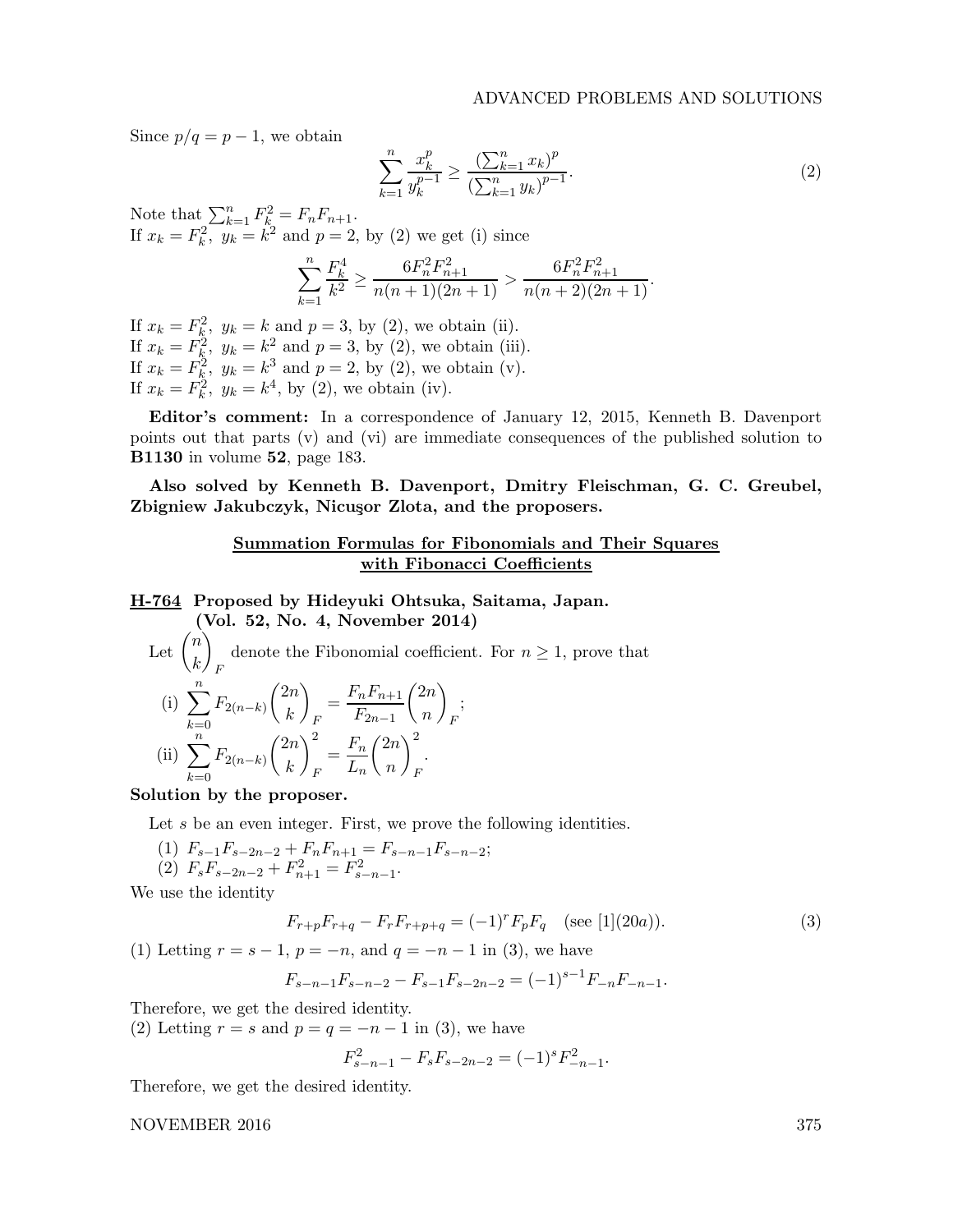## THE FIBONACCI QUARTERLY

(i) For  $s > n \geq 0$ , we show that

$$
\sum_{k=0}^{n} F_{s-2k} {s \choose k}_{F} = \frac{F_{s-n}(F_n + F_{s-n-1})}{F_{s-1}} {s \choose n}_{F}.
$$
\n(4)

The proof is by mathematical induction on n. For  $n = 0$ , we have that both the left and right-hands are  $F_s$ . We assume that (4) holds for *n*. For  $n + 1$ , we have

$$
\sum_{k=0}^{n+1} F_{s-2k} {s \choose k}_{F} = F_{s-2(n+1)} {s \choose n+1}_{F} + \sum_{k=0}^{n} F_{s-2k} {s \choose k}_{F}
$$
  
\n
$$
= F_{s-2n-2} {s \choose n+1}_{F} + \frac{F_{s-n}(F_{n} + F_{s-n-1})}{F_{s-1}} {s \choose n}_{F}
$$
  
\n
$$
= F_{s-2n-2} {s \choose n+1}_{F} + \frac{F_{s-n}(F_{n} + F_{s-n-1})}{F_{s-1}} {F_{n+1} \choose F_{s-n}} {s \choose n+1}_{F}
$$
  
\n
$$
= \frac{F_{s-1}F_{s-2n-2} + F_{n}F_{n+1} + F_{s-n-1}F_{n+1}}{F_{s-1}} {s \choose n+1}_{F}
$$
  
\n
$$
= \frac{F_{s-n-1}F_{s-n-2} + F_{s-n-1}F_{n+1}}{F_{s-1}} {s \choose n+1}_{F}
$$
 (by (1))  
\n
$$
= \frac{F_{s-(n+1)}(F_{n+1} + F_{s-(n+1)-1})}{F_{s-1}} {s \choose n+1}_{F}
$$

Thus, (4) holds for  $n + 1$ . Therefore, (4) is proved.

Letting  $s = 2n$  in (4) for  $n \geq 1$ , we have

$$
\sum_{k=0}^{n} F_{2(n-k)} \binom{2n}{k}_{F} = \frac{F_n(F_n + F_{n-1})}{F_{2n-1}} \binom{2n}{n}_{F} = \frac{F_n F_{n+1}}{F_{2n-1}} \binom{2n}{n}_{F}.
$$

(ii) For  $s > n \geq 0$ , we show that

$$
\sum_{k=0}^{n} F_{s-2k} \binom{s}{k}_{F}^{2} = \frac{F_{s-n}^{2}}{F_{s}} \binom{s}{n}_{F}^{2}.
$$
\n(5)

The proof is by mathematical induction on n. For  $n = 0$ , we have that both the left and right-hands are  $F_s$ . We assume that (5) holds for n. For  $n + 1$ , we have

$$
\sum_{k=0}^{n+1} F_{s-2k} {s \choose k}_{F}^{2} = F_{s-2(n+1)} {s \choose n+1}_{F}^{2} + \sum_{k=0}^{n} F_{s-2k} {s \choose k}_{F}^{2}
$$

$$
= F_{s-2n-2} {s \choose n+1}_{F}^{2} + \frac{F_{s-n}^{2}}{F_{s}} {s \choose n}_{F}^{2}
$$

$$
= F_{s-2n-2} {s \choose n+1}_{F}^{2} + \left(\frac{F_{s-n}^{2}}{F_{s}}\right) \left(\frac{F_{n+1}^{2}}{F_{s-n}^{2}}\right) {s \choose n+1}_{F}
$$

$$
= \frac{F_{s}F_{s-2n-2} + F_{n+1}^{2}}{F_{s}} {s \choose n+1}_{F}
$$

$$
= \frac{F_{s}^{2} - (n+1)}{F_{s}} {s \choose n+1}_{F} \qquad \text{(by (2)).}
$$

Thus, (5) holds for  $n + 1$ . Therefore, (5) is proved.

376 VOLUME 54, NUMBER 4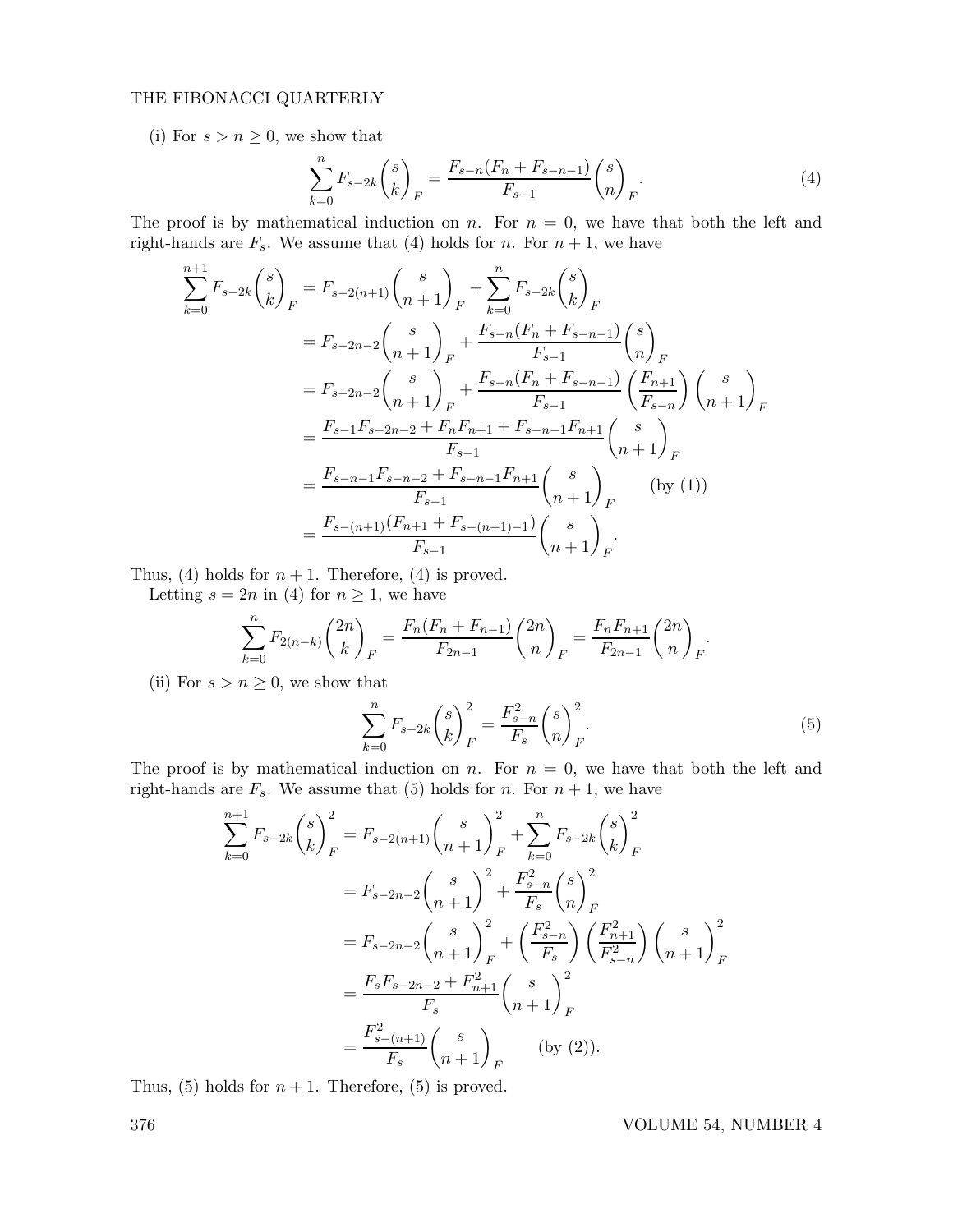Letting  $s = 2n$  in (5) for  $n \geq 1$ , we have

$$
\sum_{k=0}^{n} F_{2(n-k)} \binom{2n}{k}_{F}^{2} = \frac{F_{n}^{2}}{F_{2n}} \binom{2n}{n}_{F}^{2} = \frac{F_{n}}{L_{n}} \binom{2n}{n}_{F}.
$$

### **REFERENCES**

[1] S. Vajda, Fibonacci and Lucas Numbers and the Golden Section, Dover, 2008.

### Cauchy-Schwarz to the Rescue

# H-765 Proposed by D. M. Bătinetu-Giurgiu, Bucharest and Neculai Stanciu, Buzău, Romania. (Vol. 53, No. 1, February 2015)

Prove that for positive integer n and  $m > 0$  we have:

(i) 
$$
\frac{L_n^4 + L_{n+1}^4}{L_n L_{n+1}} + \frac{L_{n+1}^4 + L_{n+3}^4}{L_{n+1} L_{n+3}} + \frac{L_{n+3}^4 + L_n^4}{L_{n+3} L_n} \ge \frac{2}{3} L_{n+4}^2;
$$
  
\n(ii) 
$$
\left(\sum_{k=1}^n F_k^{2m+4}\right) \left(\sum_{k=1}^n \frac{1}{F_k^{2m}}\right) \ge F_n^2 F_{n+1}^2;
$$
  
\n(iii) 
$$
\left(\sum_{k=1}^n L_k^{2m+4}\right) \left(\sum_{k=1}^n \frac{1}{L_k^{2m}}\right) \ge (L_n L_{n+1} - 1)^2;
$$
  
\n(iv) 
$$
\left(\sum_{k=1}^n F_k^{m+2}\right) \left(\sum_{k=1}^n \frac{1}{F_k^m}\right) \ge (F_{n+2} - 1)^2;
$$
  
\n(v) 
$$
1 + \sum_{k=1}^n \frac{F_k^{m+1}}{F_{n-k+1}^m} \ge F_{n+2} \text{ and } 3 + \sum_{k=1}^n \frac{L_k^{m+1}}{L_{n-k+1}^m} \ge L_{n+2}.
$$

## Solution by Angel Plaza.

(i) Note that for positive real numbers  $x, y$  we have

$$
\frac{x^4 + y^4}{xy} \ge x^2 + y^2
$$

by Muirhead's inequality. Therefore the left-hand side of the proposed inequality is

$$
LHS \ge 2\left(L_n^2 + L_{n+1}^2 + L_{n+3}^2\right).
$$

Since  $L_{n+4} = L_{n+3} + L_{n+1} + L_n$ , the conclusion follows because for  $x, y, z > 0$  we have

$$
2(x^2 + y^2 + z^2) \ge \frac{2}{3}(x + y + z)^2
$$
, that is  $3(x^2 + y^2 + z^2) \ge (x + y + z)^2$ ,

by the Cauchy-Schwarz inequality.

(ii) By the Cauchy-Schwarz inequality, the left-hand side is

$$
LHS \ge \left(\sum_{k=1}^{n} F_k^2\right)^2 = (F_n F_{n+1})^2.
$$

NOVEMBER 2016 377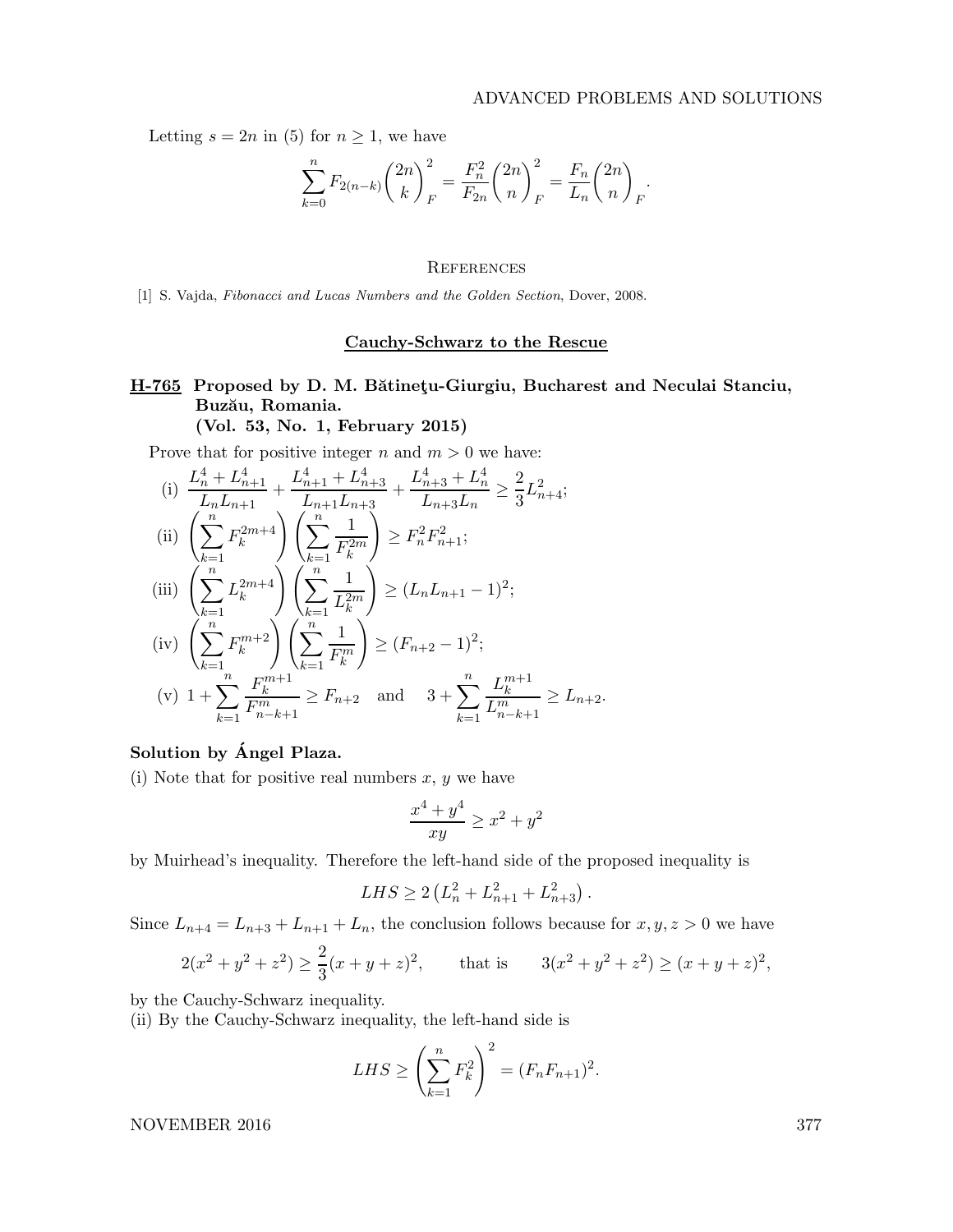## THE FIBONACCI QUARTERLY

(iii) Follows as in (ii) using that

$$
\left(\sum_{k=1}^n L_k^2\right)^2 = (L_n L_{n+1} - 1)^2.
$$

(iv) Follows again by the Cauchy-Schwarz inequality and using that

$$
\left(\sum_{k=1}^n F_k\right)^2 = (F_{n+2} - 1)^2.
$$

(v) This follows by the Chebyshev's sum inequality:

$$
\sum_{k=1}^{n} \frac{F_k^{m+1}}{F_{n-k+1}^m} \ge \sum_{k=1}^{n} \frac{F_k^{m+1}}{F_k^m} = \sum_{k=1}^{n} F_k = F_{n+2} - 1.
$$

Analogously,

$$
\sum_{k=1}^{n} \frac{L_k^{m+1}}{L_{n-k+1}^m} \ge \sum_{k=1}^{n} \frac{L_k^{m+1}}{L_k^m} = \sum_{k=1}^{n} L_k = L_{n+2} - 3.
$$

Also solved by Kenneth B. Davenport, Dmitry Fleischman, Hideyuki Ohtsuka, Nicusor Zlota, and the proposers.

## A Quadruple Iterated Sum of Fourth Powers of Fibonacci Numbers

H-766 Proposed by Hideyuki Ohtsuka, Saitama, Japan.

(Vol. 53, No. 1, February 2015)

Let  $n = m + 2$ . For  $m \ge 1$ , prove that

$$
\sum_{h=1}^{m} \sum_{i=1}^{h} \sum_{j=1}^{i} \sum_{k=1}^{j} F_k^4 = \frac{4F_n^4 + n^4 - 5n^2}{100}
$$

.

## Solution by Zhou Fangmin.

We use the following facts:

(1) 
$$
\sum_{n=1}^{\infty} F_n^4 x^n = \frac{x - 4x^2 - 4x^3 + x^4}{1 - 5x - 15x^2 + 15x^3 + 5x^4 - x^5} \stackrel{\triangle}{=} A(x),
$$
  
\n(2) 
$$
\frac{1}{1 - x} \sum_{n=0}^{\infty} a_n x^n = \sum_{n=0}^{\infty} a_n x^n \cdot \sum_{n=0}^{\infty} x^n = \sum_{n=0}^{\infty} \left( \sum_{m=0}^n a_m \right) x^n,
$$
  
\n(3) 
$$
\sum_{n=0}^{\infty} n^k x^n = \left( x \frac{d}{dx} \right)^k \frac{1}{1 - x}, \ k \in \mathbb{N}.
$$

The desired equation is equivalent to (note that  $F_0 = 0$ , and

$$
4F_1^4 + 1^4 - 5 \cdot 1^2 = 4F_2^4 + 2^4 - 5 \cdot 2^2 = 0,
$$

so

$$
x^{2} \sum_{m\geq 0} \left( \sum_{h=1}^{m} \sum_{i=1}^{h} \sum_{j=1}^{i} \sum_{k=1}^{j} F_{k}^{4} \right) x^{m} = x^{2} \sum_{m\geq 0} \frac{4F_{n}^{4} + n^{4} - 5n^{2}}{100} x^{m} = \sum_{n\geq 0} \frac{4F_{n}^{4} + n^{4} - 5n^{2}}{100} x^{n},
$$

378 VOLUME 54, NUMBER 4